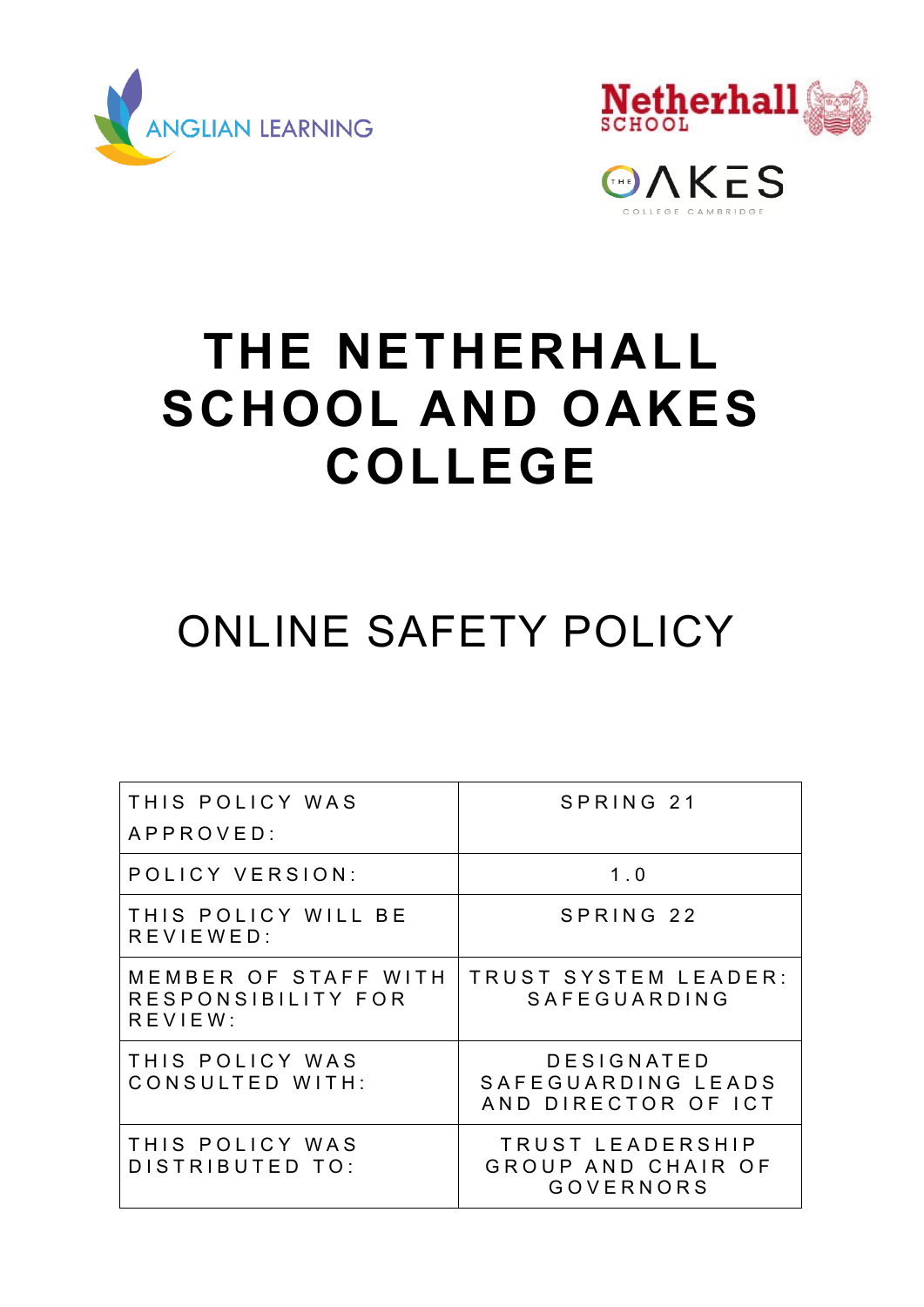#### **Contents**

| 1.                                                                                                              |      |                                                                                |  |  |  |
|-----------------------------------------------------------------------------------------------------------------|------|--------------------------------------------------------------------------------|--|--|--|
| 2.                                                                                                              |      |                                                                                |  |  |  |
| 3.                                                                                                              |      |                                                                                |  |  |  |
|                                                                                                                 | 3.1. |                                                                                |  |  |  |
|                                                                                                                 | 3.2. |                                                                                |  |  |  |
|                                                                                                                 | 3.3. |                                                                                |  |  |  |
|                                                                                                                 | 3.4. |                                                                                |  |  |  |
|                                                                                                                 | 3.5. |                                                                                |  |  |  |
| 4.                                                                                                              |      |                                                                                |  |  |  |
| 5.                                                                                                              |      |                                                                                |  |  |  |
|                                                                                                                 | 5.1. |                                                                                |  |  |  |
|                                                                                                                 | 5.2. |                                                                                |  |  |  |
|                                                                                                                 | 5.3. |                                                                                |  |  |  |
| 6.                                                                                                              |      |                                                                                |  |  |  |
| 7.                                                                                                              |      |                                                                                |  |  |  |
| 8.                                                                                                              |      |                                                                                |  |  |  |
| 9.                                                                                                              |      |                                                                                |  |  |  |
| 10.                                                                                                             |      |                                                                                |  |  |  |
| Appendix 1: EYFS and KS1 acceptable use agreement (pupils and parents / carers)<br>Error! Bookmark not defined. |      |                                                                                |  |  |  |
|                                                                                                                 |      | Appendix 2: KS2, KS3, KS4 and KS5 acceptable use agreement (pupils and parents |  |  |  |
|                                                                                                                 |      |                                                                                |  |  |  |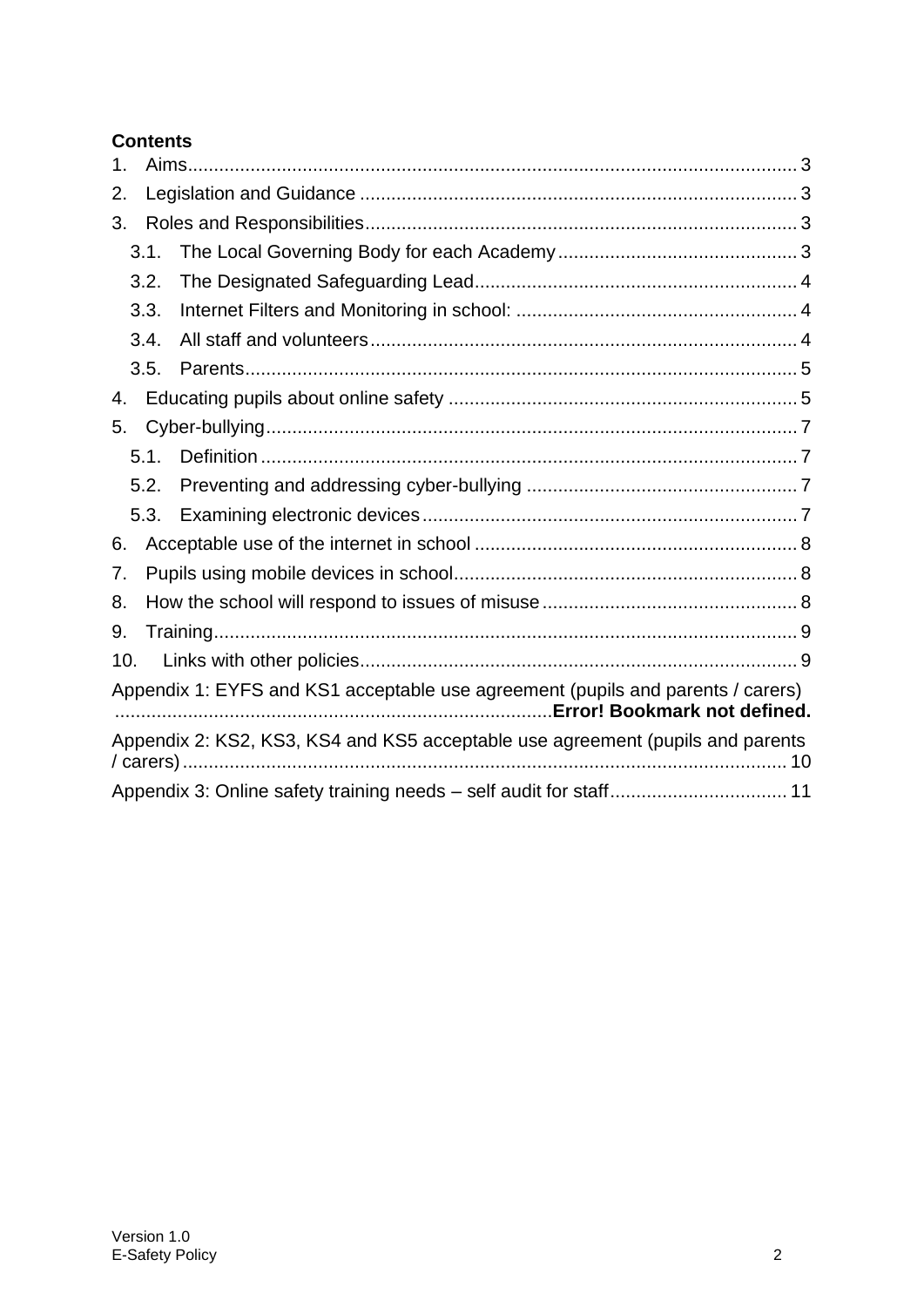#### <span id="page-2-0"></span>**1. Aims**

Our school aims to:

- Have robust processes in place to ensure the online safety of pupils, staff, volunteers and governors
- Deliver an effective approach to online safety, which empowers us to protect and educate the whole school community in its use of technology
- Establish clear mechanisms to identify, intervene and escalate an incident, where appropriate

#### <span id="page-2-1"></span>**2. Legislation and Guidance**

This policy is based on the Department for Education's (DfE) statutory safeguarding guidance, [Keeping Children Safe in Education,](https://www.gov.uk/government/publications/keeping-children-safe-in-education--2) and its advice for schools on:

- [Teaching online safety in schools](https://www.gov.uk/government/publications/teaching-online-safety-in-schools)
- [Preventing and tackling bullying](https://www.gov.uk/government/publications/preventing-and-tackling-bullying) and [cyber-bullying: advice for](https://www.gov.uk/government/publications/preventing-and-tackling-bullying)  [headteachers and school staff](https://www.gov.uk/government/publications/preventing-and-tackling-bullying)
- [Relationships and sex education](https://www.gov.uk/government/publications/relationships-education-relationships-and-sex-education-rse-and-health-education)
- [Searching, screening and confiscation](https://www.gov.uk/government/publications/searching-screening-and-confiscation)

It also refers to the Department's guidance on [protecting children from](https://www.gov.uk/government/publications/protecting-children-from-radicalisation-the-prevent-duty)  [radicalisation.](https://www.gov.uk/government/publications/protecting-children-from-radicalisation-the-prevent-duty)

It reflects existing legislation, including but not limited to the [Education Act 1996](https://www.legislation.gov.uk/ukpga/1996/56/contents) (as amended), the [Education and Inspections Act 2006](https://www.legislation.gov.uk/ukpga/2006/40/contents) and the [Equality Act 2010.](https://www.legislation.gov.uk/ukpga/2010/15/contents) In addition, it reflects the [Education Act 2011,](http://www.legislation.gov.uk/ukpga/2011/21/contents/enacted) which has given teachers stronger powers to tackle cyber-bullying by, if necessary, searching for and deleting inappropriate images or files on pupils' electronic devices where they believe there is a 'good reason' to do so.

#### <span id="page-2-2"></span>**3. Roles and Responsibilities**

#### <span id="page-2-3"></span>**3.1. The Local Governing Body for each Academy**

The Local Governing body has overall responsibility for monitoring this policy and holding the Headteacher to account for its implementation.

The Local Governing body discuss online safety and monitor online safety logs as part of their Safeguarding Link Governor role.

All Governors will:

- Ensure that they have read and understand this policy
- Agree and adhere to the terms on acceptable use of the school's ICT systems and the internet (Appendix 3)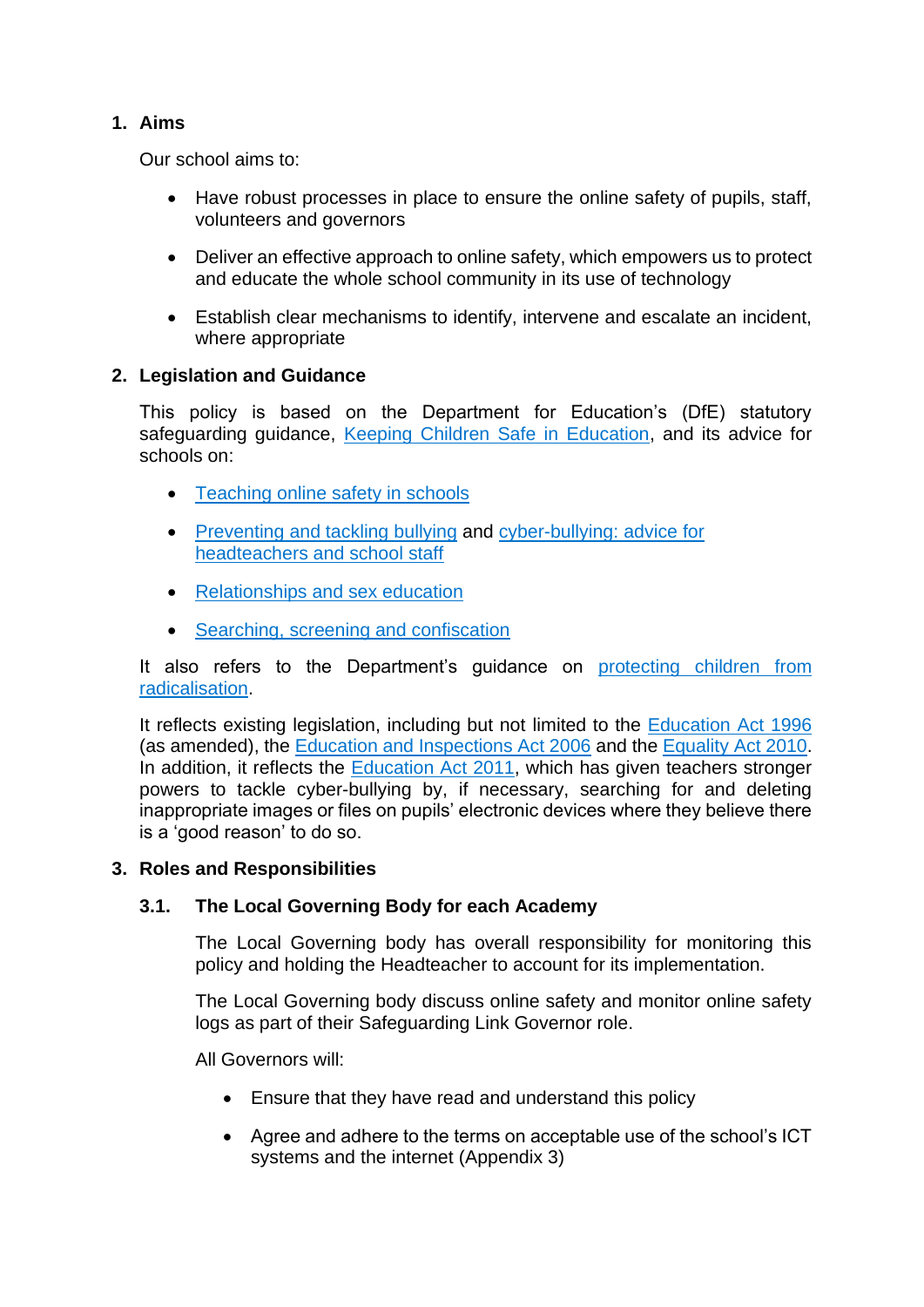#### <span id="page-3-0"></span>**3.2. The Designated Safeguarding Lead**

The DSL takes lead responsibility for online safety in school, in particular:

- Ensuring that staff understand this policy and that it is being implemented consistently throughout the school
- Working with the Headteacher, ICT Team Leader (Miss S. Pascoe), Director of ICT (Mr Mayer) and other staff (Mr S. Berry and Mr D. Burling), as necessary, to address any online safety issues or incidents
- Ensuring that any online safety incidents including Cyber Bullying are logged using MyConcern and dealt with appropriately in line with the Safeguarding Policy and Behaviour Policy
- Updating and delivering staff training on online safety (appendix 3 contains a self-audit for staff on online safety training needs)
- Liaising with other agencies and / or external services if necessary
- Providing regular reports on online safety in school to the Headteacher and / or Local Governing Body
- Providing up-to-date information for parents routinely to ensure they are aware of emerging risks.

This list is not intended to be exhaustive.

#### <span id="page-3-1"></span>**3.3. Internet Filters and Monitoring in school:**

The DSL team is responsible for:

- Ensuring appropriate filtering, monitoring systems and protection systems, which are updated on a regular basis and keep pupils safe from potentially harmful and inappropriate content and contact online while at school, including terrorist and extremist material
- Ensuring that any online safety incidents are logged and dealt with appropriately in line with this policy and via the daily safeguarding shutdown checks
- Ensuring that any incidents of cyber-bullying are dealt with appropriately in line with the school behaviour policy

This list is not intended to be exhaustive.

#### <span id="page-3-2"></span>**3.4. All staff and volunteers**

All staff, including contractors and agency staff, and volunteers are responsible for: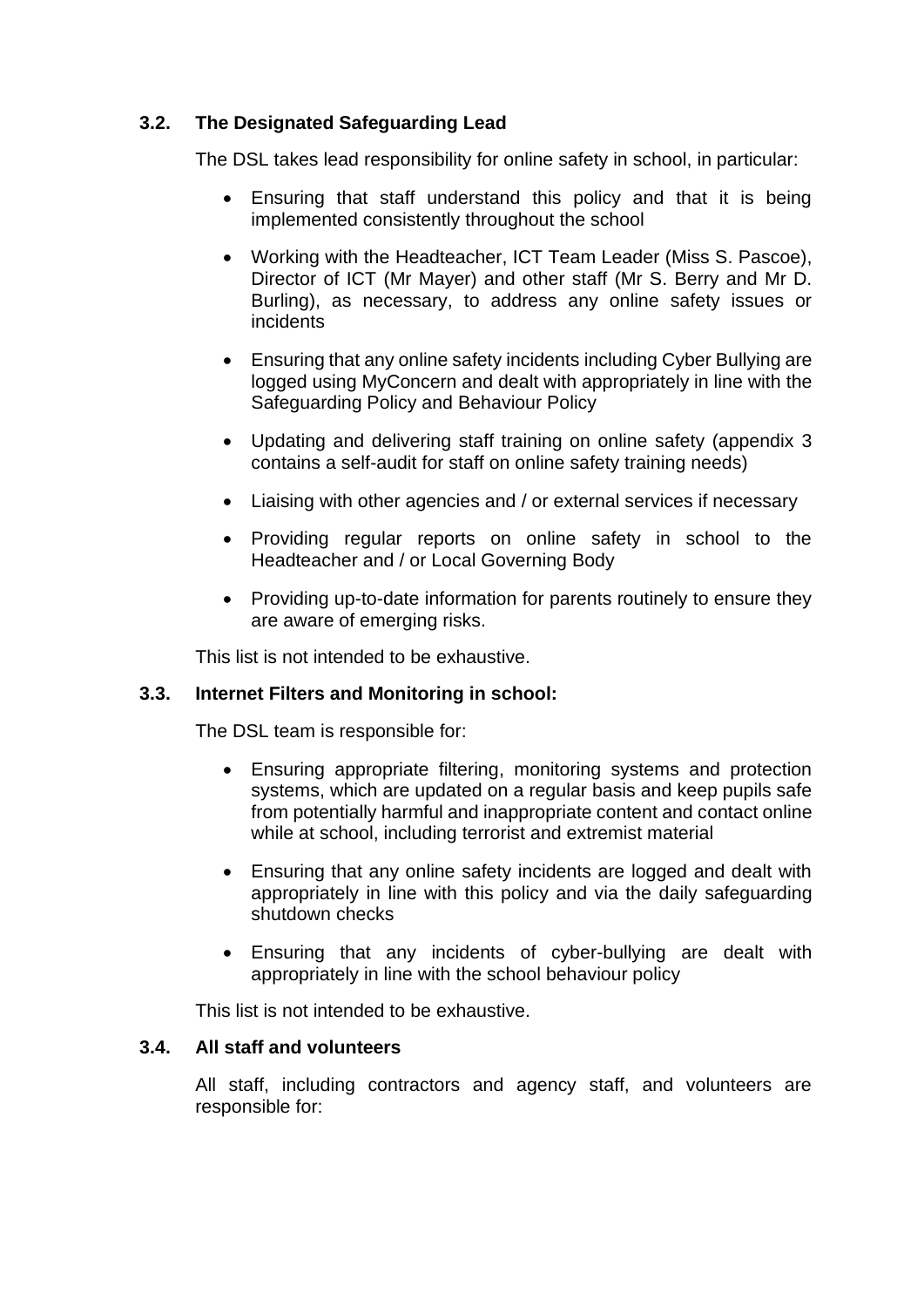- Agreeing and adhering to the terms laid out in the Anglian Learning ICT Policy, and ensuring that pupils follow the school's terms on acceptable use (appendices 1 and 2)
- Working with the DSL to ensure that any online safety incidents are logged and dealt with appropriately in line with this policy
- Ensuring that any incidents of cyber-bullying are dealt with appropriately in line with the school behaviour policy and safeguarding policy.

This list is not intended to be exhaustive.

#### <span id="page-4-0"></span>**3.5. Parents**

Parents are expected to:

- Keep their child safe online while at home and on any portable device by ensuring appropriate supervision and guidance is in place.
- Engage with guidance and information shared by the school to ensure parents are aware of emerging risks.
- Support the school by ensuring that their child understands and adheres to the pupils acceptable use policy.

#### <span id="page-4-1"></span>**4. Educating pupils about online safety**

Pupils will be taught about online safety as part of the curriculum:

The text below is taken from the [National Curriculum computing programmes of](https://www.gov.uk/government/publications/national-curriculum-in-england-computing-programmes-of-study/national-curriculum-in-england-computing-programmes-of-study)  [study.](https://www.gov.uk/government/publications/national-curriculum-in-england-computing-programmes-of-study/national-curriculum-in-england-computing-programmes-of-study)

Academies that do not follow the National Curriculum should adapt this section to include details of how online safety forms part of their own curriculum.

From September 2020 **all** schools will have to teach:

• [Relationships and sex education and health education](https://schoolleaders.thekeysupport.com/uid/66a1d83e-2fb9-411e-91f1-fe52a09d16d1/) in secondary schools

This new requirement from September 2020 and includes aspects about online safety.

In **Key Stage 3**, pupils will be taught to:

- Understand a range of ways to use technology safely, respectfully, responsibly and securely, including protecting their online identity and privacy
- Recognise inappropriate content, contact and conduct, and know how to report concerns

Pupils in **Key Stage 4** will be taught: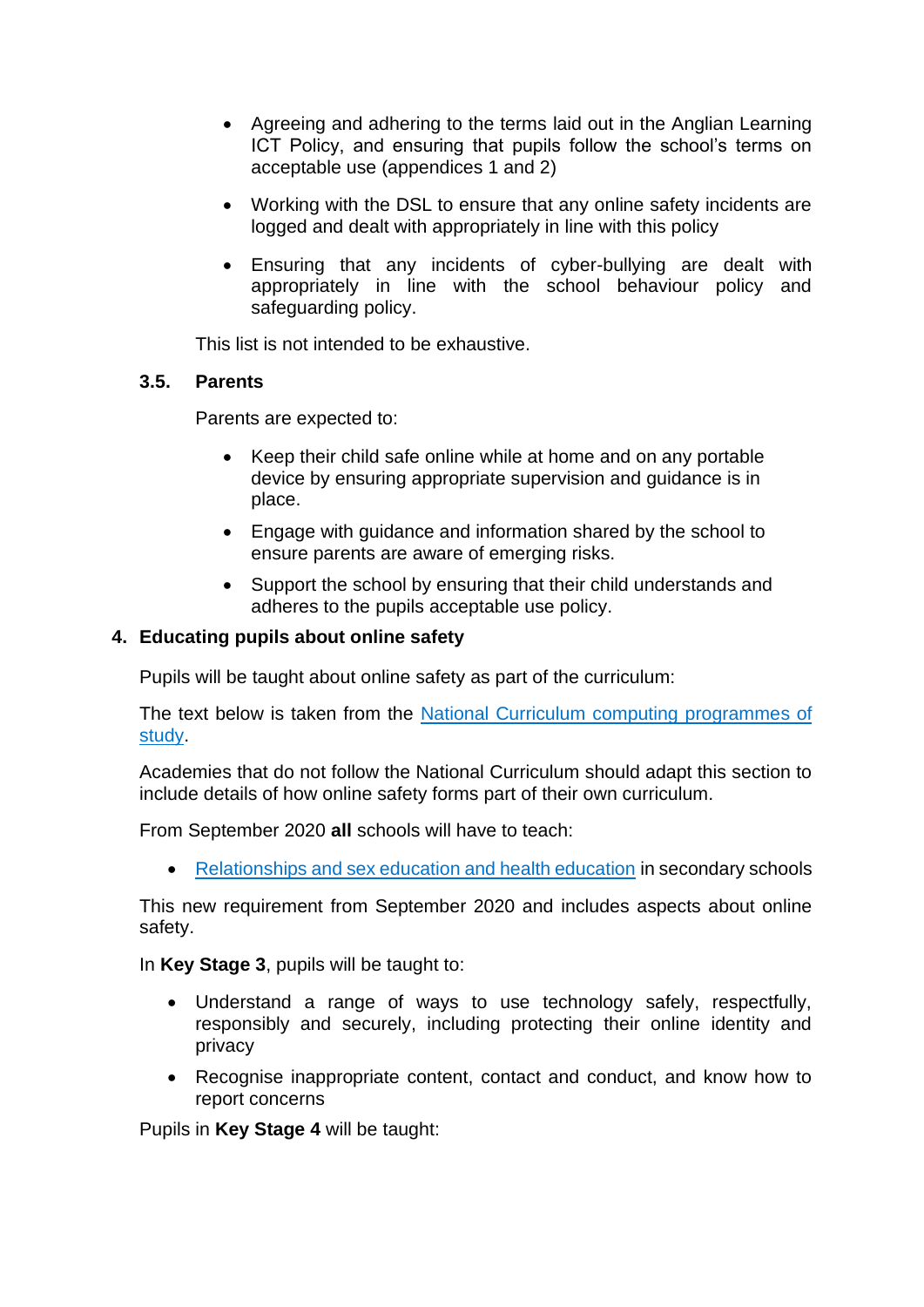- To understand how changes in technology affect safety, including new ways to protect their online privacy and identity
- How to report a range of concerns

#### Pupils in **Key Stage 5**

• are given further lessons and advice about e-safety during their induction to the Oakes sessions and as part of the pastoral programme with tutors

#### *By the end of secondary school, they will know:*

- *Their rights, responsibilities and opportunities online, including that the same expectations of behaviour apply in all contexts, including online*
- *About online risks, including that any material someone provides to another has the potential to be shared online and the difficulty of removing potentially compromising material placed online*
- *Not to provide material to others that they would not want shared further and not to share personal material which is sent to them*
- *What to do and where to get support to report material or manage issues online*
- *The impact of viewing harmful content*
- *That specifically sexually explicit material (e.g. pornography) presents a distorted picture of sexual behaviours, can damage the way people see themselves in relation to others and negatively affect how they behave towards sexual partners*
- *That sharing and viewing indecent images of children (including those created by children) is a criminal offence which carries severe penalties including jail*
- *How information and data is generated, collected, shared and used online*
- *How to identify harmful behaviours online (including bullying, abuse or harassment) and how to report, or find support, if they have been affected by those behaviours*

The safe use of social media and the internet will also be covered in other subjects where relevant.

The school will use assemblies and other opportunities such as the school website, daily bulletin and newsletters to raise pupils' awareness of the dangers that can be encountered online and may also invite speakers to talk to pupils about this.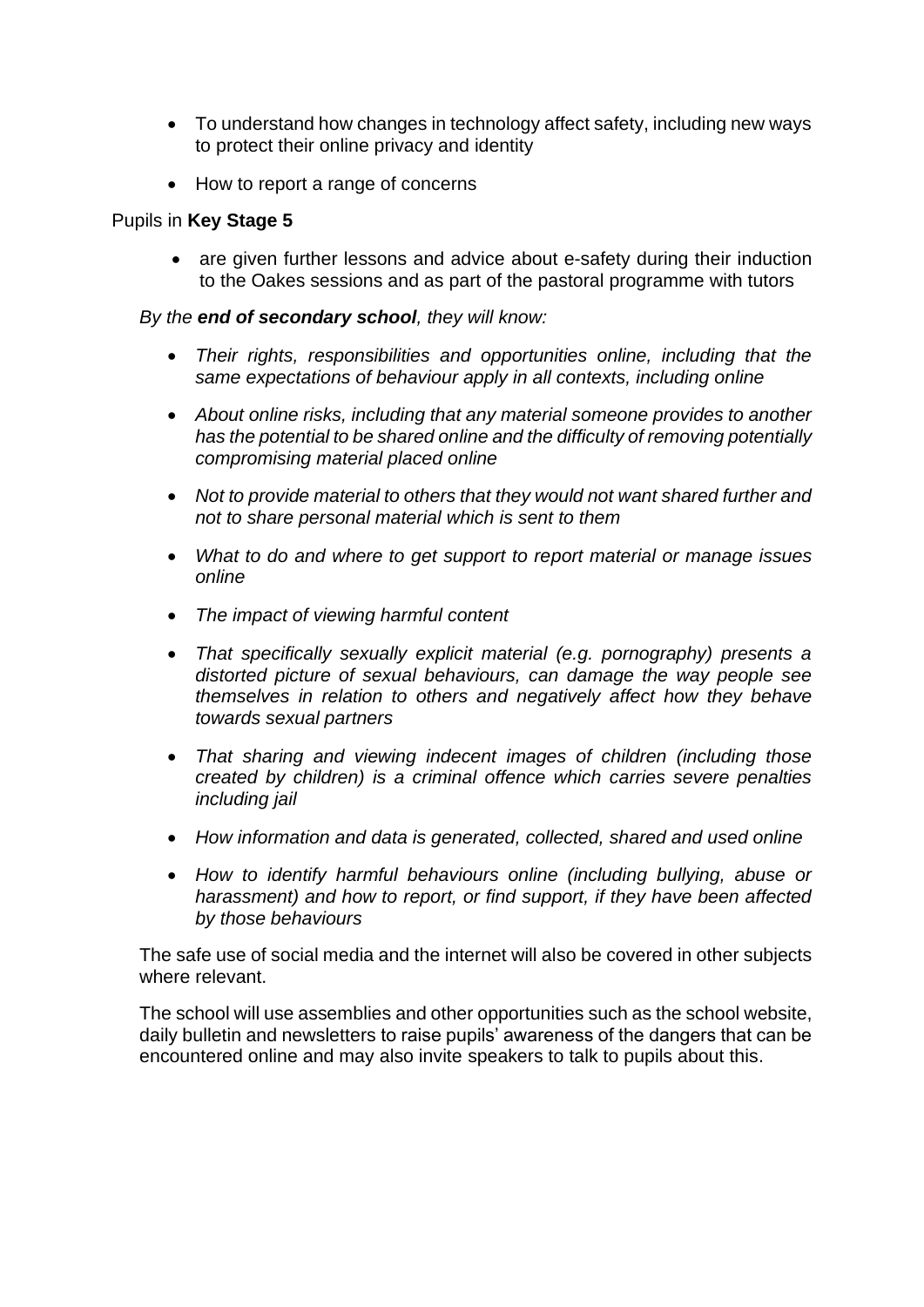#### <span id="page-6-0"></span>**5. Cyber-bullying**

#### <span id="page-6-1"></span>**5.1. Definition**

Cyber-bullying takes place online, such as through social networking sites, messaging apps or gaming sites. Like other forms of bullying, it is the repetitive, intentional harming of one person or group by another person or group, where the relationship involves an imbalance of power. (See also the academy Behaviour Policy.)

#### <span id="page-6-2"></span>**5.2. Preventing and addressing cyber-bullying**

To help prevent cyber-bullying, we will ensure that pupils understand what it is and what to do if they become aware of it happening to them or others. We will ensure that pupils know how they can report any incidents and are encouraged to do so, including where they are a witness rather than the victim.

Teaching staff are also encouraged to find opportunities to use aspects of the curriculum to cover cyber-bullying. This includes personal, social, health and economic (PSHE) education, and other subjects where appropriate.

In relation to a specific incident of cyber-bullying, the school will follow the processes set out in the academy Behaviour Policy. Where illegal, inappropriate or harmful material has been spread among pupils, a DSL must be made aware immediately. The school will use all reasonable endeavours to ensure the incident is contained involving external agencies for example the Police and Social Care.

#### <span id="page-6-3"></span>**5.3. Examining electronic devices**

School leaders have the specific power under the Education and Inspections Act 2006 (which has been increased by the Education Act 2011) to search for and, if necessary, delete inappropriate images or files on pupils' electronic devices, including mobile phones, iPads and other tablet devices, where they believe there is a 'good reason' to do so.

When deciding whether there is a good reason to examine or erase data or files on an electronic device, staff must reasonably suspect that the data or file in question has been, or could be, used to:

- Cause harm, and / or
- Disrupt teaching, and / or
- Break any of the school rules

If inappropriate material is found on the device, it is up to the staff member in conjunction with the DSL or other member of the senior leadership team to decide whether they should:

- Delete that material, or
- Retain it as evidence (of a criminal offence or a breach of school discipline), and / or
- Report it to the police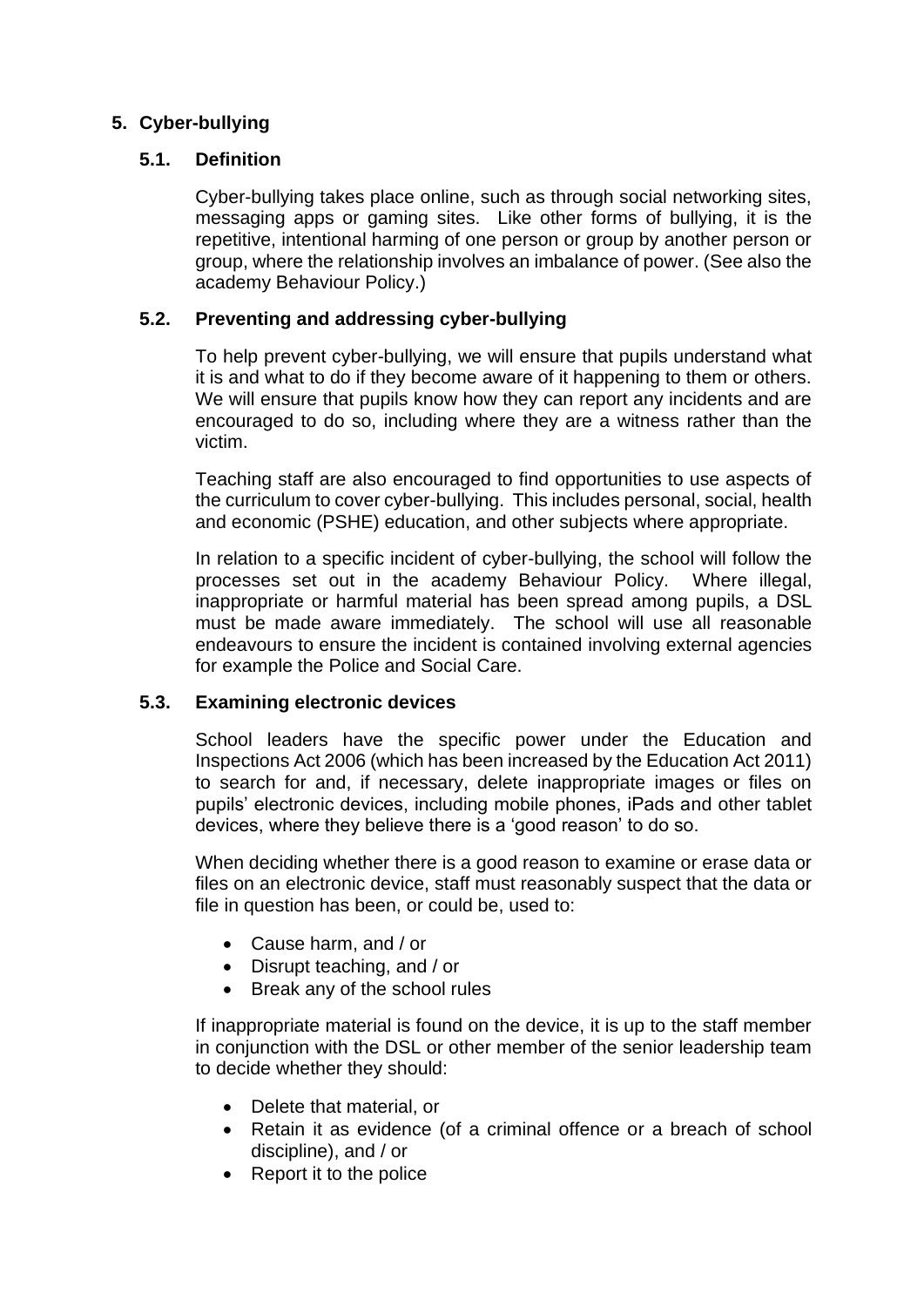Any searching of pupils will be carried out in line with the DfE's latest guidance on [screening, searching and confiscation.](https://www.gov.uk/government/publications/searching-screening-and-confiscation)

Any complaints about searching for or deleting inappropriate images or files on pupils' electronic devices will be dealt with through the school complaints procedure.

#### <span id="page-7-0"></span>**6. Acceptable use of the internet in school**

All pupils and, staff are expected to sign an agreement regarding the acceptable use of the academy's ICT systems.

Use of the academy's internet must be for educational purposes only, or for the purpose of fulfilling the duties of an individual's role.

We will monitor the websites visited by pupils, staff, volunteers, governors and visitors (where relevant) to ensure they comply with the above.

More information is set out in the acceptable use agreements in the Anglian Learning ICT Policy and appendices 1, 2 and 3.

#### <span id="page-7-1"></span>**7. Pupils using mobile devices in school**

Pupils may bring mobile devices into school, but are not permitted to use them during:

- Lessons and Tutor time
- Break time (except for Oakes college students)
- Clubs before or after school, or any other activities organised by the school

Any use of mobile devices in school by pupils must be in line with the acceptable use agreement (see appendix 1).

Any breach of the acceptable use agreement by a pupil may trigger disciplinary action in line with the school behaviour policy, which may result in the confiscation of their device.

#### <span id="page-7-2"></span>**8. How the school will respond to issues of misuse**

Where a pupil misuses the school's ICT systems or internet, we will follow the procedures set out in our policies on behaviour and ICT acceptable use. The action taken will depend on the individual circumstances, nature and seriousness of the specific incident, and will be proportionate.

Where a staff member misuses the school's ICT systems or the internet or misuses a personal device where the action constitutes misconduct, the matter will be dealt with in accordance with the staff disciplinary procedures / staff Code of Conduct. The action taken will depend on the individual circumstances, nature and seriousness of the specific incident.

The school will consider whether incidents which involve illegal activity or content, or otherwise serious incidents, should be reported to the police.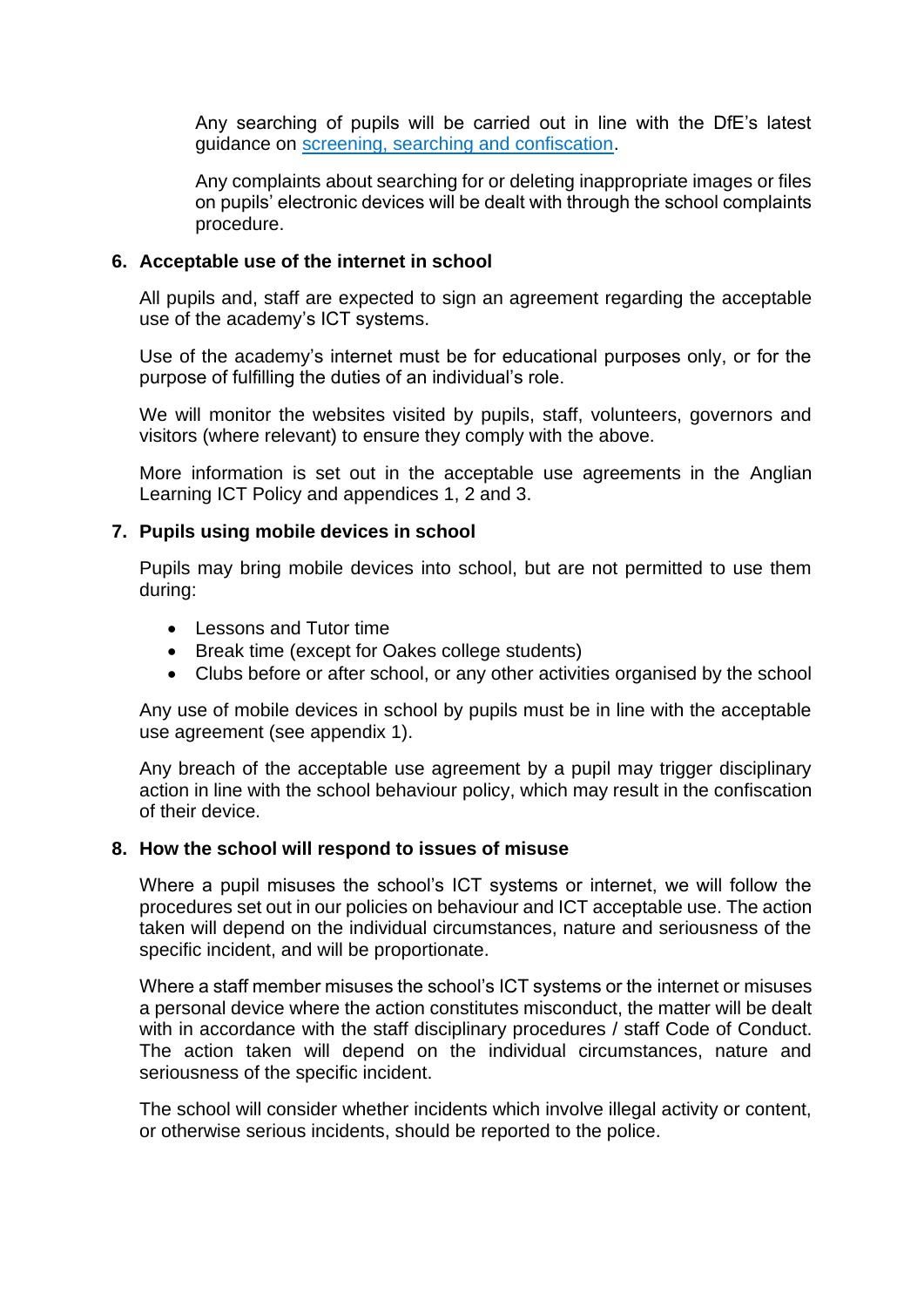#### <span id="page-8-0"></span>**9. Training**

The school is committed to providing training to ensure that:

- Staff are aware of online safeguarding issues including cyber-bullying and grooming.
- Staff are aware of emerging risks
- Staff are equipped to deliver the e-safety curriculum

All new staff members will receive training, as part of their induction, or as part of an annual safeguarding update.

More information about safeguarding training is set out in our child protection and safeguarding policy.

#### <span id="page-8-1"></span>**10.Links with other policies**

This online safety policy is linked to our:

- Child protection and safeguarding policy
- Behaviour policy
- Staff disciplinary procedures
- Data protection policy and privacy notices
- Complaints procedure
- ICT acceptable use policy
- Educational Visits policy
- Remote learning policy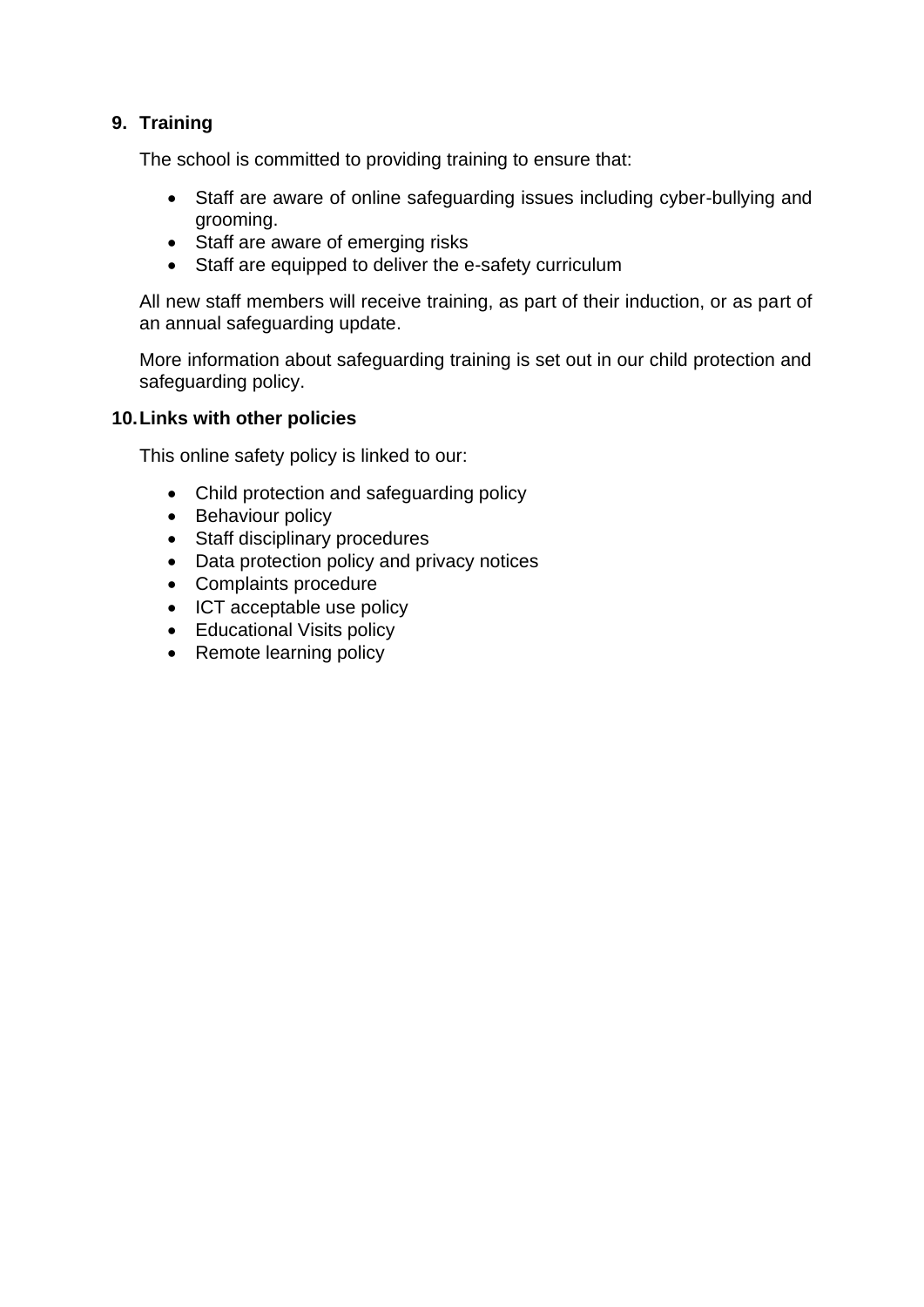<span id="page-9-0"></span>**Appendix 2: KS3, KS4 and KS5 acceptable use agreement (pupils and parents / carers)**

#### ACCEPTABLE USE OF THE ACADEMY'S ICT SYSTEMS AND INTERNET: AGREEMENT FOR PUPILS

**Name of pupil:**

**I will read and follow the rules in the acceptable use agreement policy When I use the academy's ICT systems (e.g. computers) and get onto the internet in school I will:**

- Always use the academy's ICT systems and the internet responsibly and for educational purposes only
- Only use them when a teacher is present, or with a teacher's permission
- Keep my username and passwords safe and not share these with others
- Keep my private information safe at all times and not give my name, address or telephone number to anyone without the permission of my teacher or parent / carer
- Tell a teacher (or sensible adult) immediately if I find any material which might upset, distress or harm me or others
- Always log off or shut down a computer when I'm finished working on it

#### **I will not:**

- Access any inappropriate websites including: social networking sites, chat rooms and gaming sites unless my teacher has expressly allowed this as part of a learning activity
- Open any attachments in emails, or follow any links in emails, without first checking with a teacher
- Use any inappropriate language when communicating online, including in emails
- Log in to the academy's network using someone else's details
- Arrange to meet anyone offline without first consulting my parent / carer, or without adult supervision

#### **If I bring a personal mobile phone or other personal electronic device into school:**

- I will not use it during lessons, tutor group time, break time (except for Oakes College students), clubs or other activities organised by the school, without a teacher's permission.
- When permitted to use it, I will use it responsibly, and will not access any inappropriate websites or other inappropriate material or use inappropriate language when communicating online

**I agree that the school will monitor the websites I visit and that there will be consequences if I don't follow the rules.**

| Signed (pupil): | Date: |
|-----------------|-------|
|-----------------|-------|